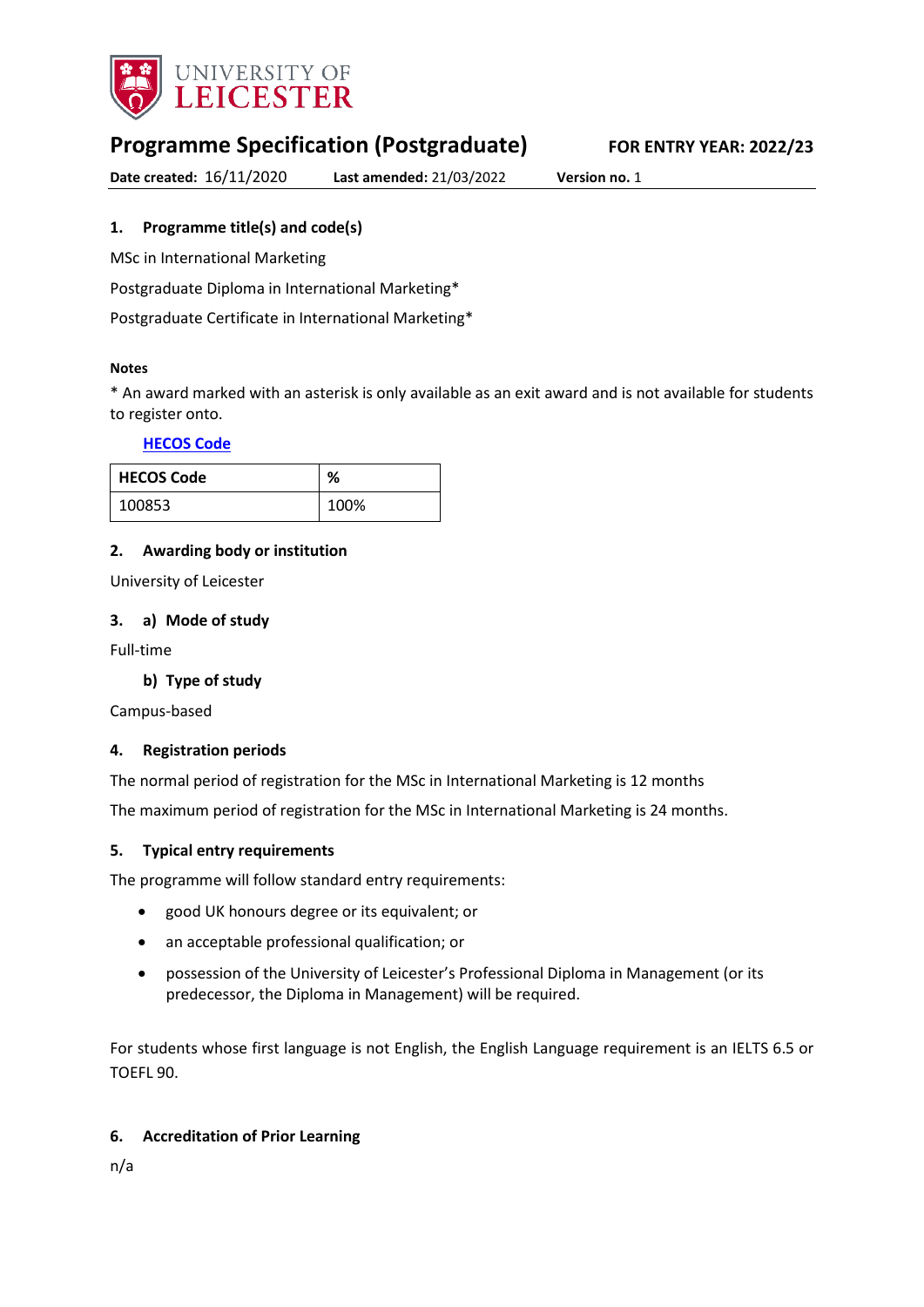# **7. Programme aims**

The MSc in International Marketing course is a specialist career entry programme which aims to expose learners to a pioneering perspective on the subject of international marketing. Drawing on cutting-edge research in history, politics, and development studies as well as marketing, this programme provides an international marketing education that is appropriate for the contemporary globalised economy.

#### **8. Reference points used to inform the programme specification**

- QAA Benchmarking Statement
- Framework for Higher Education Qualifications (FHEQ)
- UK Quality Code for Higher Education
- [University Learning](https://www2.le.ac.uk/offices/sas2/quality/learnteach) Strategy
- [University Assessment Strategy](https://www2.le.ac.uk/offices/sas2/quality/learnteach)
- University of Leicester Periodic Developmental Review Report
- External Examiners' reports (annual)
- United Nations Education for Sustainable Development Goals
- Student Destinations Data

#### **9. Programme Outcomes**

Unless otherwise stated, programme outcomes apply to all awards specified in [1.](#page-0-0) Programme title(s).

#### **Discipline specific knowledge and competencies**

#### i) Knowledge

| <b>Intended Learning</b><br><b>Outcomes</b>                                                                                                                                                                                           | <b>Teaching and Learning Methods</b>                                                                                   | <b>How Demonstrated?</b>                                          |
|---------------------------------------------------------------------------------------------------------------------------------------------------------------------------------------------------------------------------------------|------------------------------------------------------------------------------------------------------------------------|-------------------------------------------------------------------|
| <b>Certificate</b>                                                                                                                                                                                                                    | <b>Certificate</b>                                                                                                     | <b>Certificate</b>                                                |
| Graduates should possess a<br>sound knowledge of the key<br>principles and practices in i)<br>Marketing management and<br>ii) Market Research.                                                                                        | Lectures, seminars, directed<br>reading, guided independent<br>study, assignment feedback:<br>formative and summative. | Essay and coursework<br>assignments (formative and<br>summative), |
| Graduates should<br>demonstrate ability to<br>critique and comprehend<br>theories in (i) Foundations of<br>International Marketing and<br>(ii) Research Methods for<br>Marketing and (iii) Strategies<br>for International Marketing. |                                                                                                                        |                                                                   |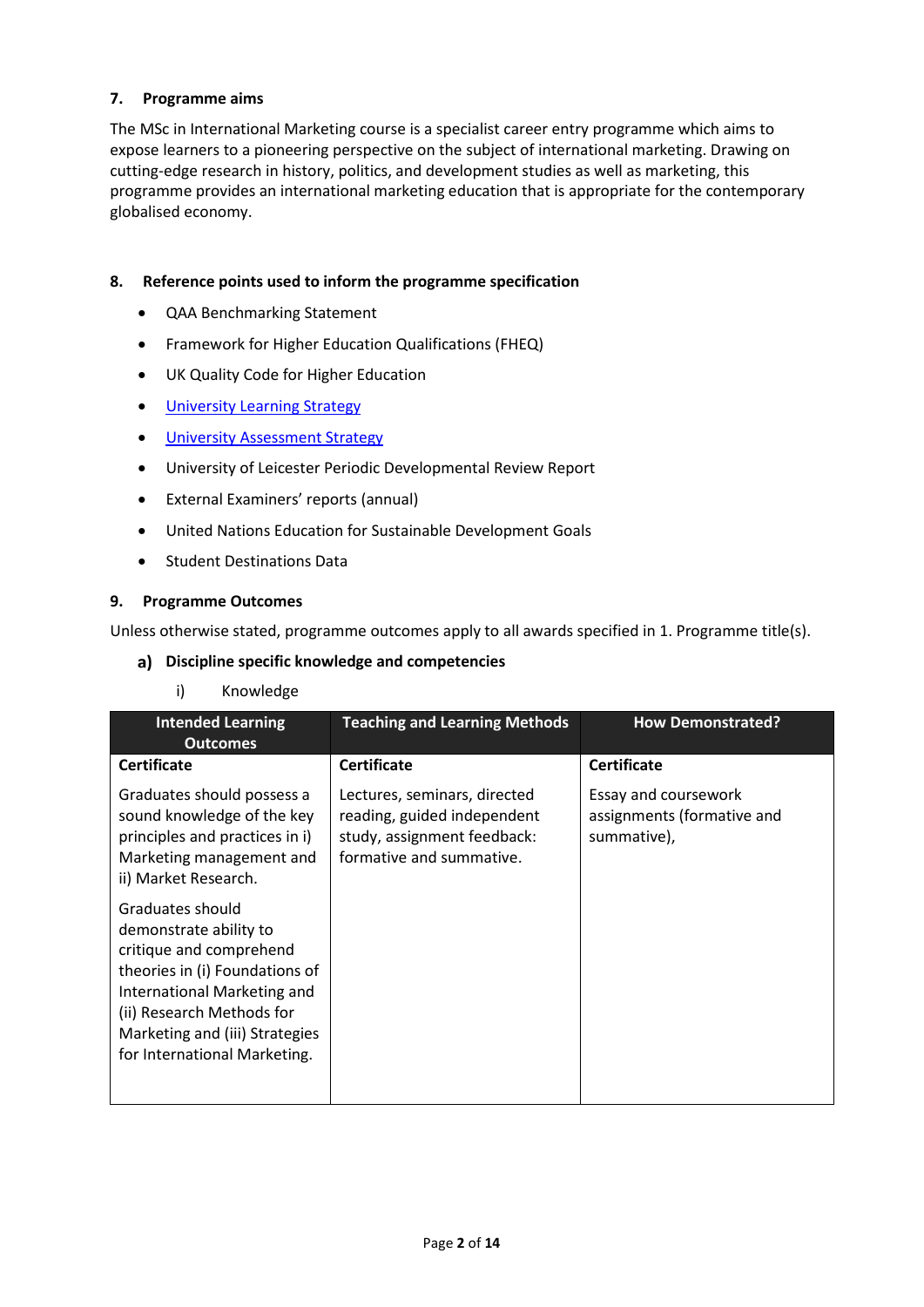| <b>Intended Learning</b><br><b>Outcomes</b>                                                                                                                                                                                                                                            | <b>Teaching and Learning Methods</b>                                                                                  | <b>How Demonstrated?</b>                                                                                                                          |
|----------------------------------------------------------------------------------------------------------------------------------------------------------------------------------------------------------------------------------------------------------------------------------------|-----------------------------------------------------------------------------------------------------------------------|---------------------------------------------------------------------------------------------------------------------------------------------------|
| Graduates should<br>demonstrate ability to<br>critique and comprehend<br>theories in (i) Foundations of<br>International Marketing and<br>(ii) Research Methods for<br>Marketing and (iii) Strategies<br>for International Marketing.                                                  | Lectures, seminars, directed<br>reading, guided independent<br>study, assignment feedback:<br>formative and summative | Essay and coursework<br>assignments (formative and<br>summative),                                                                                 |
| <b>Diploma</b>                                                                                                                                                                                                                                                                         | <b>Diploma</b>                                                                                                        | <b>Diploma</b>                                                                                                                                    |
| In addition to the above,<br>graduates should possess a<br>sound knowledge of the<br>theories and their<br>application in areas of (i)<br>Foundations of International<br>Marketing and (ii) Research<br>Methods for Marketing and<br>(iii) Strategies for<br>International Marketing. | As above                                                                                                              | As above                                                                                                                                          |
| <b>Masters</b>                                                                                                                                                                                                                                                                         | <b>Masters</b>                                                                                                        | <b>Masters</b>                                                                                                                                    |
| In addition to the above<br>students should possess<br>knowledge of quantitative<br>and qualitative methods and<br>methodologies used to<br>research marketing<br>management.                                                                                                          | In addition to the above:<br>completion of an independent<br>research project culminating in a<br>dissertation.       | In addition to the above: research<br>proposal, dissertation; Group<br>work (e.g. in MN7010, MN7008<br>and MN7009) and individual<br>assignments. |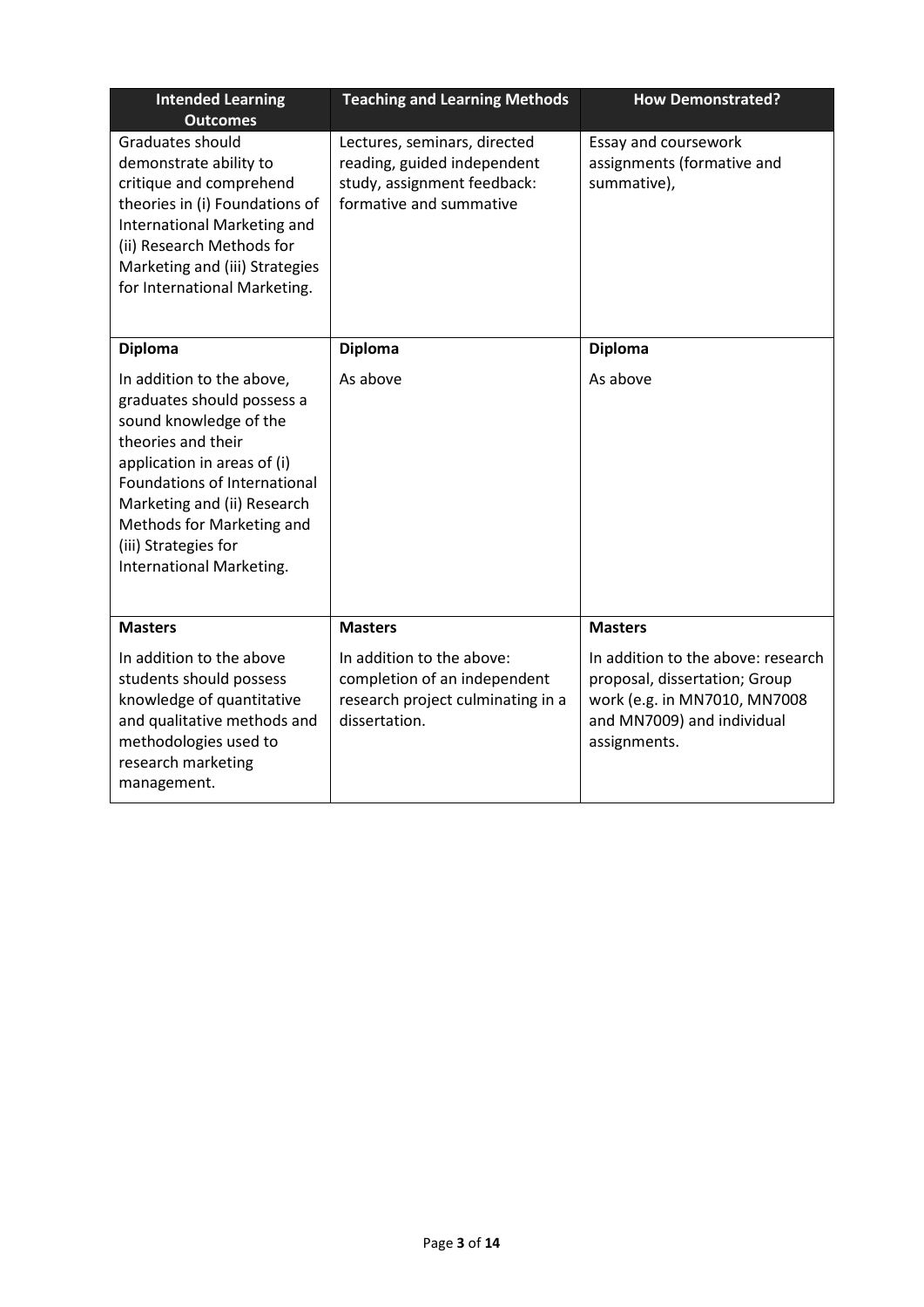ii) Concepts

| <b>Intended Learning</b><br><b>Outcomes</b>                                                                                                                                                                                                                             | <b>Teaching and Learning Methods</b>                                                                                                     | <b>How Demonstrated?</b>                                          |
|-------------------------------------------------------------------------------------------------------------------------------------------------------------------------------------------------------------------------------------------------------------------------|------------------------------------------------------------------------------------------------------------------------------------------|-------------------------------------------------------------------|
| <b>Certificate</b>                                                                                                                                                                                                                                                      | <b>Certificate</b>                                                                                                                       | <b>Certificate</b>                                                |
| Graduates should be able to<br>comprehend and critique<br>core marketing concepts<br>such as: the marketing mix,<br>segmentation, targeting and<br>positioning; qualitative and<br>quantitative market research<br>and key Consumer Behaviour<br>models and frameworks. | Lectures, seminars, directed<br>reading, guided independent<br>study, private-study, assignment<br>feedback: formative and<br>summative. | Essay and coursework<br>assignments (formative and<br>summative), |
| In addition, graduates should<br>also be able to demonstrate<br>evidence of wider reading<br>and critical appraisal of<br>Marketing Theory.                                                                                                                             |                                                                                                                                          |                                                                   |
| In addition, graduates should<br>also be able to demonstrate<br>evidence of wider reading<br>and critical appraisal of<br>Marketing Theory.                                                                                                                             | Lectures, seminars, directed<br>reading, guided independent<br>study private-study, assignment<br>feedback: formative and<br>summative.  | Essay and coursework<br>assignments (formative and<br>summative.  |
| <b>Diploma</b>                                                                                                                                                                                                                                                          | <b>Diploma</b>                                                                                                                           | <b>Diploma</b>                                                    |
| In addition to the above,<br>graduates should be able to<br>explain and critique core<br>concepts in Foundations of<br><b>International Marketing as</b><br>well as Strategies for<br>International Marketing.                                                          | As above                                                                                                                                 | As above                                                          |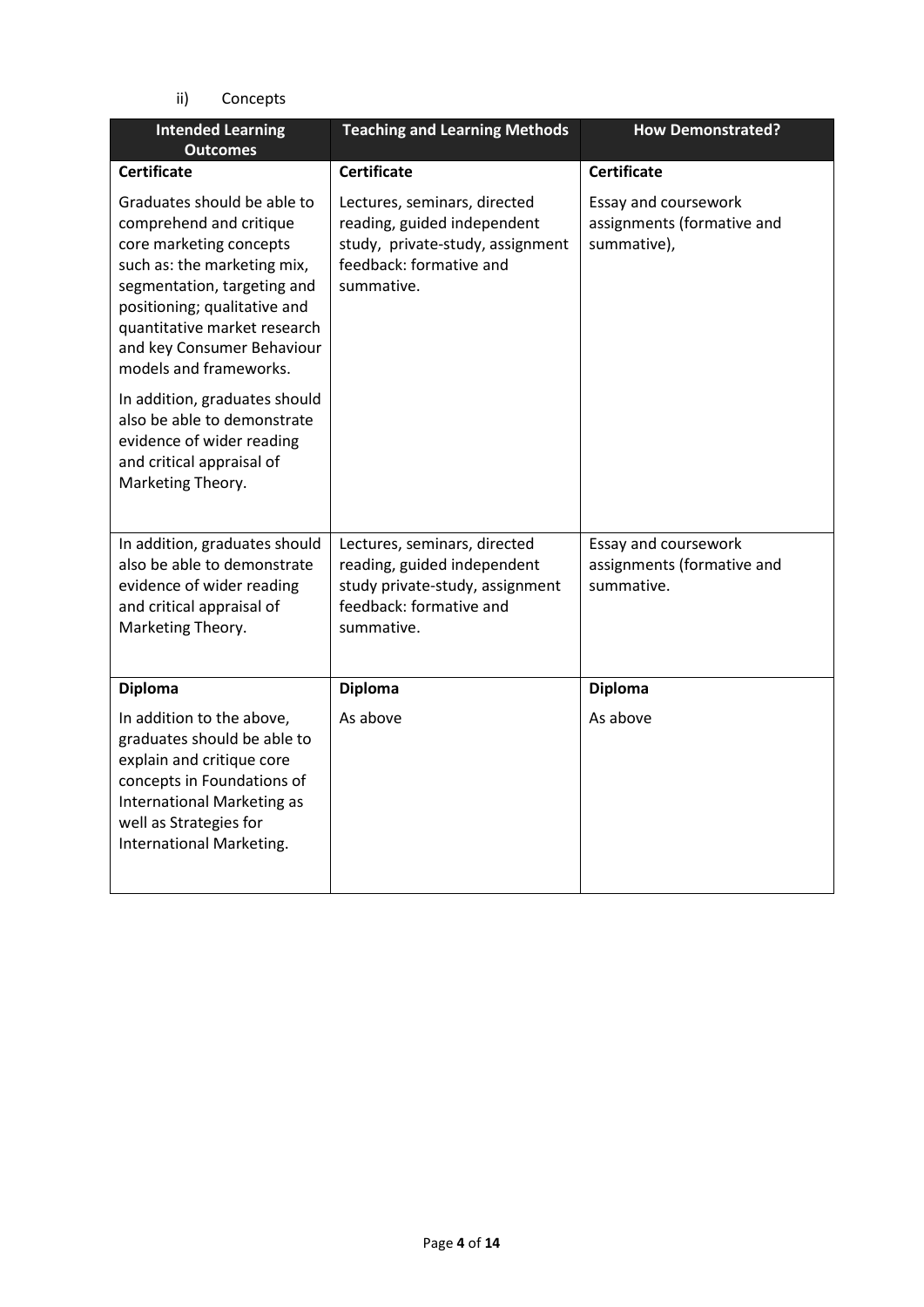| <b>Intended Learning</b><br><b>Outcomes</b>                                                                                                                                                                                                                                                                                                                                                                                                                                                                                                                        | <b>Teaching and Learning Methods</b>                                                                 | <b>How Demonstrated?</b>                                               |
|--------------------------------------------------------------------------------------------------------------------------------------------------------------------------------------------------------------------------------------------------------------------------------------------------------------------------------------------------------------------------------------------------------------------------------------------------------------------------------------------------------------------------------------------------------------------|------------------------------------------------------------------------------------------------------|------------------------------------------------------------------------|
| <b>Masters</b>                                                                                                                                                                                                                                                                                                                                                                                                                                                                                                                                                     | <b>Masters</b>                                                                                       | <b>Masters</b>                                                         |
| In addition to both of the<br>above, graduates should be<br>able to explain and critique<br>core concepts in research<br>methodology underpinning<br>the social sciences. This<br>includes differentiating<br>between positivism and<br>interpretivism; discussing the<br>differences between<br>probability and non-<br>probability sampling; making<br>informed comparisons<br>between parametric and<br>non-parametric statistical<br>tests and defending the<br>choices, assumptions and<br>difficulties involved in<br>carrying out this type of<br>research. | In addition to the above: the<br>dissertation supervision process<br>(1-to-1), independent research. | In addition to the above the<br>research proposal and<br>dissertation. |

# iii) Techniques

| <b>Intended Learning</b><br><b>Outcomes</b>                                                                                                                                                                                                                     | <b>Teaching and Learning Methods</b>                                                                                              | <b>How Demonstrated?</b>                                          |
|-----------------------------------------------------------------------------------------------------------------------------------------------------------------------------------------------------------------------------------------------------------------|-----------------------------------------------------------------------------------------------------------------------------------|-------------------------------------------------------------------|
| <b>Certificate and Diploma</b>                                                                                                                                                                                                                                  | <b>Certificate and Diploma</b>                                                                                                    | <b>Certificate and Diploma</b>                                    |
| Be able to demonstrate<br>knowledge of key theories<br>and concepts; be able to<br>select relevant material from<br>academic readings and<br>demonstrate familiarity with<br>the conventions of academic<br>writing and associated<br>bibliographic techniques. | Assignment feedback: formative<br>and summative; directed<br>reading, guided independent<br>study independent study,<br>seminars. | Essay and coursework<br>assignments (formative and<br>summative), |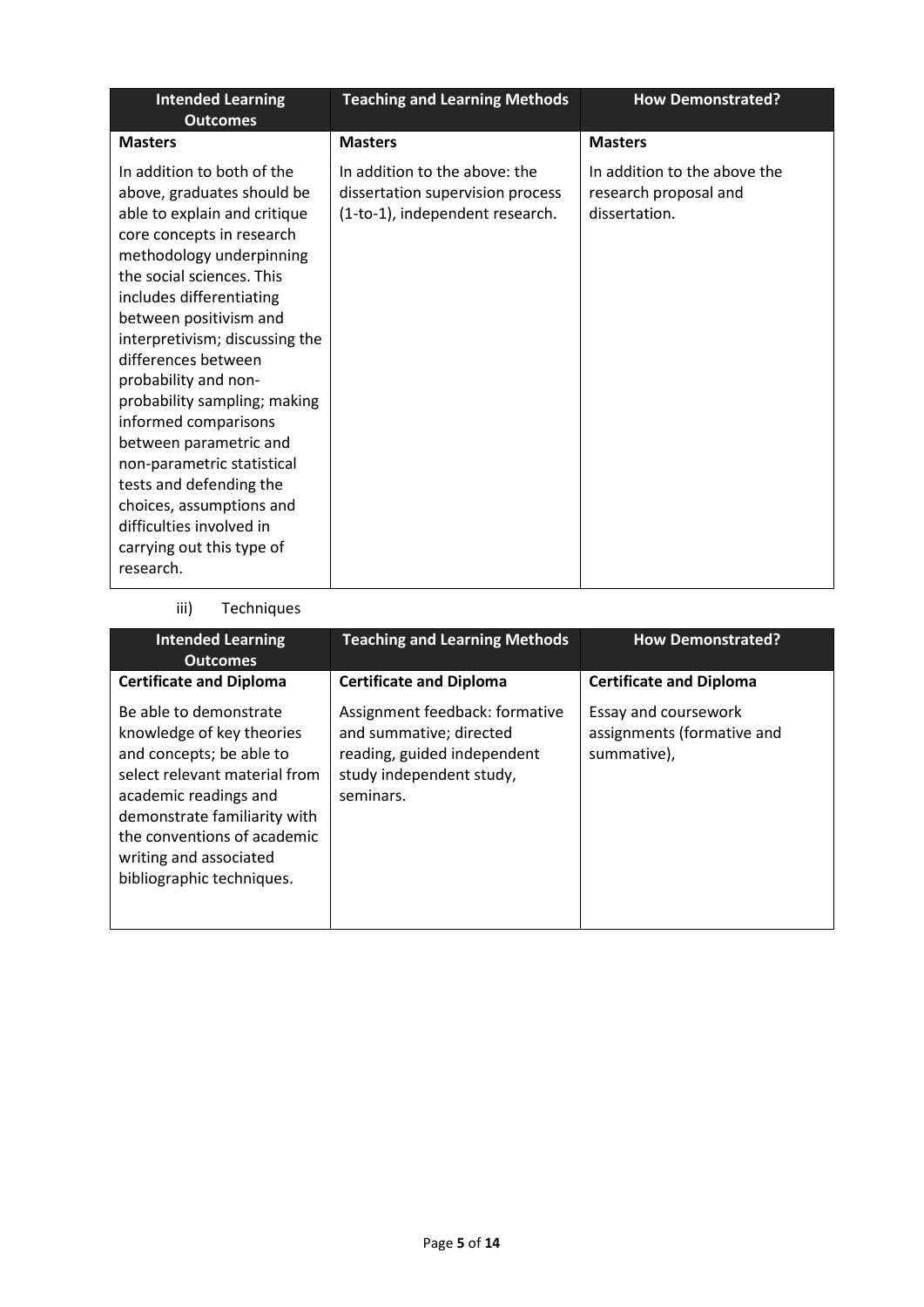| <b>Masters</b><br><b>Masters</b><br><b>Masters</b><br>In addition to the above,<br>In addition to the above: the<br>In addition to the above the<br>graduates should be able to<br>dissertation supervision process<br>research proposal and                                                                                                                                                                                                                                                                                                                                                                                 |  |
|------------------------------------------------------------------------------------------------------------------------------------------------------------------------------------------------------------------------------------------------------------------------------------------------------------------------------------------------------------------------------------------------------------------------------------------------------------------------------------------------------------------------------------------------------------------------------------------------------------------------------|--|
|                                                                                                                                                                                                                                                                                                                                                                                                                                                                                                                                                                                                                              |  |
| (1-to-1), independent research,<br>dissertation.<br>demonstrate mastery of a<br>range of methodological<br>lectures and seminars designed<br>tools used to investigate<br>to support the preparation of the<br>topics in marketing<br>research proposal.<br>management (including,<br>interviews, questionnaires,<br>focus groups, ethnographic<br>research). Graduates should<br>be able to differentiate the<br>conditions when either<br>qualitative or quantitative<br>data analysis should be used<br>and/or be able to identify<br>the conditions under which it<br>is appropriate to combine<br>different techniques. |  |

# iv) Critical analysis

| <b>Intended Learning</b><br><b>Outcomes</b>                                                                                                      | <b>Teaching and Learning Methods</b>                                                                                                                                                | <b>How Demonstrated?</b>                                                                                                     |
|--------------------------------------------------------------------------------------------------------------------------------------------------|-------------------------------------------------------------------------------------------------------------------------------------------------------------------------------------|------------------------------------------------------------------------------------------------------------------------------|
| Certificate, Diploma,<br><b>Masters</b><br>Ability to identify and apply<br>relevant concepts and<br>techniques with<br>independence and rigour. | <b>Certificate and Diploma</b><br>Lectures, seminars, assignment<br>feedback: formative and<br>summative; directed reading,<br>guided independent study<br>private-study, seminars. | <b>Certificate and Diploma</b><br>Essay and coursework<br>assignments (formative and<br>summative), written<br>examinations. |
| Ability to identify and apply<br>relevant concepts and<br>techniques with<br>independence and rigour.                                            | <b>Masters</b><br>In addition to the above: the<br>dissertation supervision process<br>(1-to-1), independent research.                                                              | <b>Masters</b><br>In addition to the above the<br>research proposal and<br>dissertation.                                     |

#### v) Presentation

| <b>Intended Learning</b><br><b>Outcomes</b>                                                                                                                                     | <b>Teaching and Learning Methods</b>                                                                            | <b>How Demonstrated?</b>                                                                 |
|---------------------------------------------------------------------------------------------------------------------------------------------------------------------------------|-----------------------------------------------------------------------------------------------------------------|------------------------------------------------------------------------------------------|
| <b>Certificate and Diploma</b>                                                                                                                                                  | <b>Certificate and Diploma</b>                                                                                  | <b>Certificate and Diploma</b>                                                           |
| To differentiate between<br>relevant and non-relevant<br>material; professional and<br>academic writing, to write up<br>and deliver written work to a<br>professional standard. | Assignment feedback: formative<br>and summative; directed<br>reading, guided independent<br>study and seminars. | Assignments (formative and<br>summative), practical courswork<br>(e.g. Marketing plans), |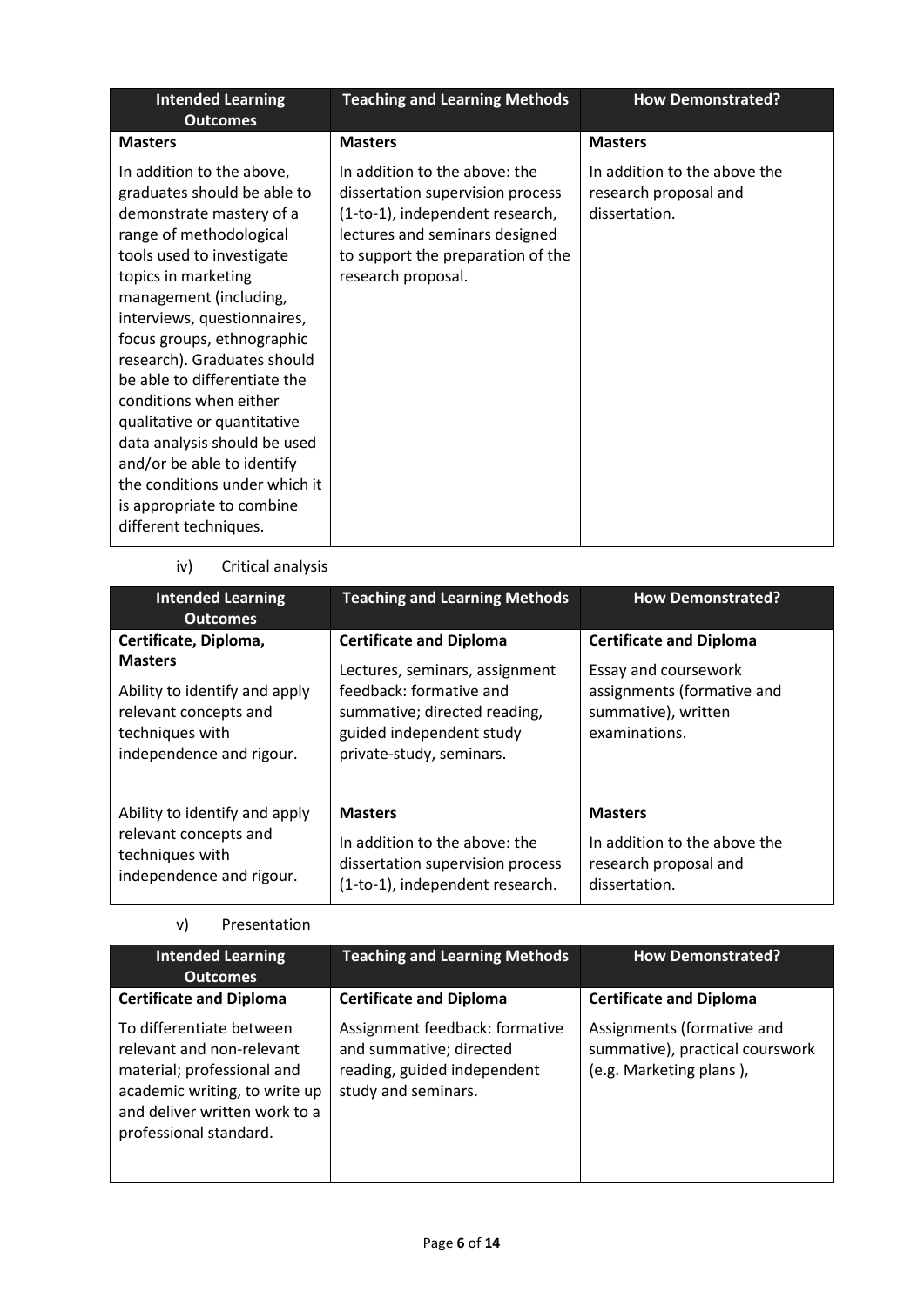| <b>Intended Learning</b><br><b>Outcomes</b>                                                                                                                                                          | <b>Teaching and Learning Methods</b>                                                                       | <b>How Demonstrated?</b>                                               |
|------------------------------------------------------------------------------------------------------------------------------------------------------------------------------------------------------|------------------------------------------------------------------------------------------------------------|------------------------------------------------------------------------|
| <b>Masters</b>                                                                                                                                                                                       | <b>Masters</b>                                                                                             | <b>Masters</b>                                                         |
| In addition to the above, to<br>arrange research material in<br>a manner appropriate to the<br>medium that is to be<br>assessed (i.e. professional<br>report, research proposal or<br>dissertation). | In addition to the above: the<br>dissertation supervision process<br>(1-to-1) and independent<br>research. | In addition to the above the<br>research proposal and<br>dissertation. |

# vi) Appraisal of evidence

| <b>Intended Learning</b><br><b>Outcomes</b>                                                                                                                                                          | <b>Teaching and Learning Methods</b>                                                                                   | <b>How Demonstrated?</b>                                               |
|------------------------------------------------------------------------------------------------------------------------------------------------------------------------------------------------------|------------------------------------------------------------------------------------------------------------------------|------------------------------------------------------------------------|
| <b>Certificate and Diploma</b>                                                                                                                                                                       | <b>Certificate and Diploma</b>                                                                                         | <b>Certificate and Diploma</b>                                         |
| Ability to assess the<br>relevance and quality of a<br>range of primary sources and<br>secondary literature. Ability<br>to analyse a variety of<br>complex marketing and<br>consumer research ideas. | Lectures, seminars, assignment<br>feedback: formative and<br>summative; directed reading,<br>guided independent study. | Essay and coursework<br>assignments (formative and<br>summative)       |
| <b>Masters</b>                                                                                                                                                                                       | <b>Masters</b>                                                                                                         | <b>Masters</b>                                                         |
| In addition to the above,<br>demonstrate an independent<br>level of inquiry at an<br>advanced level.                                                                                                 | In addition to the above:<br>dissertation supervision process<br>(1-to-1) and independent<br>research.                 | In addition to the above the<br>research proposal and<br>dissertation. |

# **Transferable skills**

i) Research skills

| <b>Intended Learning</b><br><b>Outcomes</b>                                                                                                                                                                    | <b>Teaching and Learning Methods</b>                                                                                                                                                                            | <b>How Demonstrated?</b>                                                                      |
|----------------------------------------------------------------------------------------------------------------------------------------------------------------------------------------------------------------|-----------------------------------------------------------------------------------------------------------------------------------------------------------------------------------------------------------------|-----------------------------------------------------------------------------------------------|
| <b>Certificate and Diploma</b>                                                                                                                                                                                 | <b>Certificate and Diploma</b>                                                                                                                                                                                  | <b>Certificate and Diploma</b>                                                                |
| Ability to locate, select and<br>organise relevant evidence<br>for essays; demonstrate an<br>ability to produce logically<br>structured, focused and<br>clearly written essays and<br>market research reports. | Seminars, assignment feedback:<br>formative and summative;<br>directed reading, guided<br>independent study. Workshops<br>in use of marketing resources<br>and information consultations<br>with Library staff. | Essay assignments (formative and<br>summative) and practical reports<br>e.g. marketing plans. |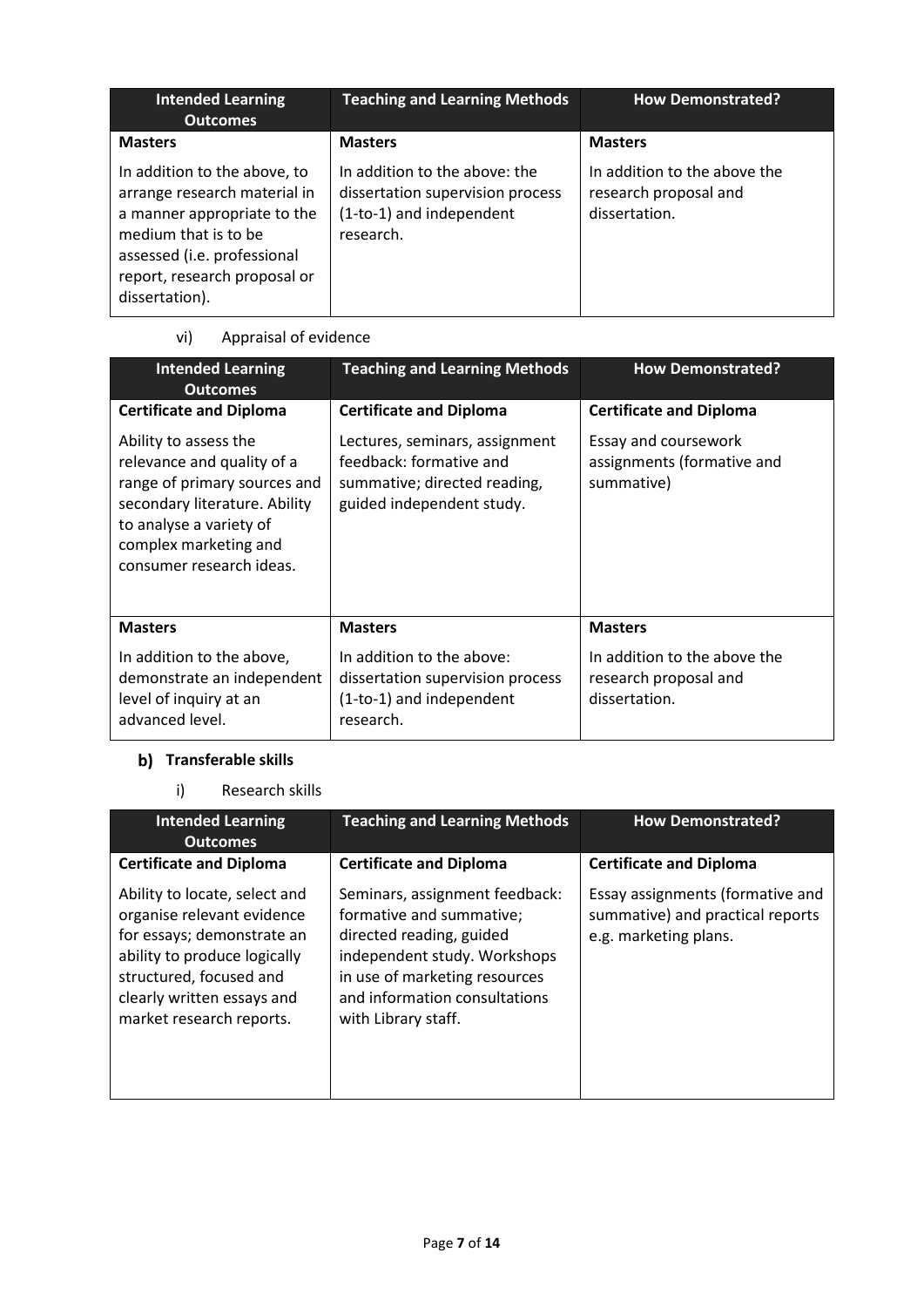| <b>Intended Learning</b><br><b>Outcomes</b>                                                                                                                                                                                                                                                                                                                                                         | <b>Teaching and Learning Methods</b>                                                                       | <b>How Demonstrated?</b>                                               |
|-----------------------------------------------------------------------------------------------------------------------------------------------------------------------------------------------------------------------------------------------------------------------------------------------------------------------------------------------------------------------------------------------------|------------------------------------------------------------------------------------------------------------|------------------------------------------------------------------------|
| <b>Masters</b>                                                                                                                                                                                                                                                                                                                                                                                      | <b>Masters</b>                                                                                             | <b>Masters</b>                                                         |
| In addition to the above,<br>plan research projects based<br>on focused research<br>questions, conduct<br>significant background<br>research and literature<br>surveys, collect and analyse<br>data which is relevant to<br>research questions, report<br>on findings demonstrating an<br>ability to critique the data<br>from competing viewpoints,<br>construct an informed<br>critical argument. | In addition to the above: the<br>dissertation supervision process<br>(1-to-1) and independent<br>research. | In addition to the above the<br>research proposal and<br>dissertation. |

ii) Communication skills

| <b>Intended Learning</b><br><b>Outcomes</b>                                                                                                                                                                                                                               | <b>Teaching and Learning Methods</b>                                                                       | <b>How Demonstrated?</b>                                                                                                                                                                                                                                               |  |
|---------------------------------------------------------------------------------------------------------------------------------------------------------------------------------------------------------------------------------------------------------------------------|------------------------------------------------------------------------------------------------------------|------------------------------------------------------------------------------------------------------------------------------------------------------------------------------------------------------------------------------------------------------------------------|--|
| <b>Certificate and Diploma</b>                                                                                                                                                                                                                                            | <b>Certificate and Diploma</b>                                                                             | <b>Certificate and Diploma</b>                                                                                                                                                                                                                                         |  |
| Critically discuss relevant<br>information in an essay<br>format in response to<br>written questions and case<br>studies; write with clarity<br>and precision; prepare short<br>oral presentations in seminar<br>groups and participating and<br>moderating focus groups. | Assignment feedback: formative<br>and summative; guided<br>independent study and seminars.                 | Written skills to be assessed using<br>essay and coursework<br>assignments. Oral skills to be<br>assessed using formative<br>assessment based on informal<br>qualitative feedback on content<br>and performance from lecturer<br>and peers in small group<br>seminars. |  |
| <b>Masters</b>                                                                                                                                                                                                                                                            | <b>Masters</b>                                                                                             | <b>Masters</b>                                                                                                                                                                                                                                                         |  |
| In addition to the above,<br>produce a dissertation that is<br>logically structured and<br>written with clarity and<br>precision.                                                                                                                                         | In addition to the above: the<br>dissertation supervision process<br>(1-to-1) and independent<br>research. | In addition to the above the<br>research proposal and<br>dissertation.                                                                                                                                                                                                 |  |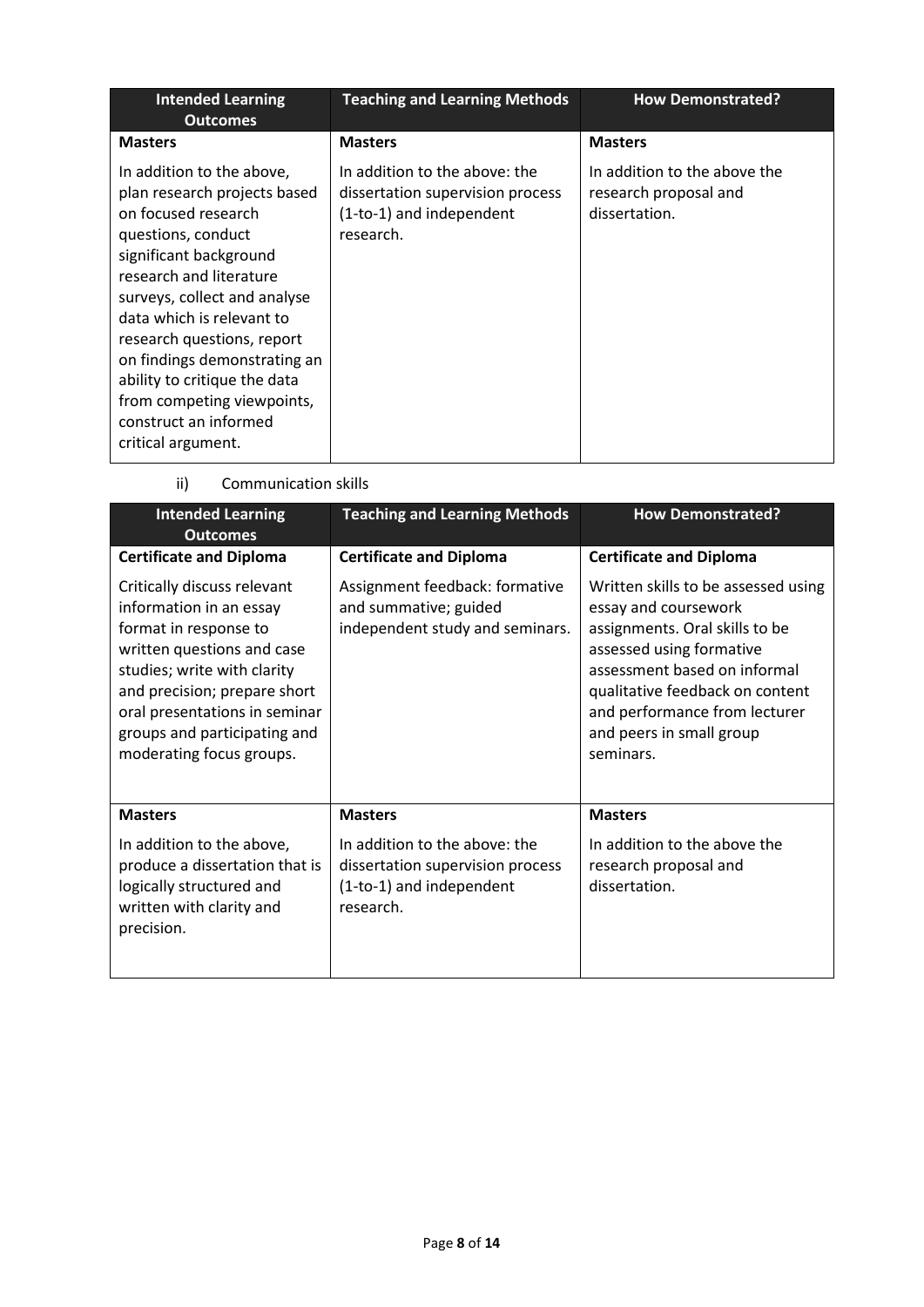iii) Data presentation

| <b>Intended Learning</b><br><b>Outcomes</b>                                                                                                                                | <b>Teaching and Learning Methods</b>                                                                                                                                                                                | <b>How Demonstrated?</b>                                                                 |
|----------------------------------------------------------------------------------------------------------------------------------------------------------------------------|---------------------------------------------------------------------------------------------------------------------------------------------------------------------------------------------------------------------|------------------------------------------------------------------------------------------|
| <b>Certificate and Diploma</b>                                                                                                                                             | <b>Certificate and Diploma</b>                                                                                                                                                                                      | <b>Certificate and Diploma</b>                                                           |
| Ability to synthesise<br>secondary research data into<br>coherent and sustained<br>written arguments, ability to<br>respond to case studies<br>through professional report | Assignment feedback: formative<br>and summative; guided<br>independent study                                                                                                                                        | Essay assignments (formative and<br>summative), practical reports.                       |
| <b>Masters</b><br>Clearly arrange primary<br>research data into thematic<br>analysis and/or statistical<br>data.                                                           | <b>Masters</b><br>In addition to the above: the<br>dissertation supervision process<br>(1-to-1), independent research,<br>lectures and seminars designed<br>to support the preparation of the<br>research proposal. | <b>Masters</b><br>In addition to the above the<br>research proposal and<br>dissertation. |

iv) Information technology

| <b>Intended Learning</b><br><b>Outcomes</b>                                                                                                                                                                                                                                                                 | <b>Teaching and Learning Methods</b>                                                                                                                                                                                | <b>How Demonstrated?</b> |
|-------------------------------------------------------------------------------------------------------------------------------------------------------------------------------------------------------------------------------------------------------------------------------------------------------------|---------------------------------------------------------------------------------------------------------------------------------------------------------------------------------------------------------------------|--------------------------|
| <b>Certificate and Diploma</b>                                                                                                                                                                                                                                                                              | <b>Certificate and Diploma</b>                                                                                                                                                                                      | Assignments.             |
| Ability to retrieve and<br>present information using<br>appropriate information<br>technology, for example<br>bibliographic software and<br>subject specific databases.<br>Ability to employ commercial<br>marketing databases (e.g.<br>GMID & Keynote) to obtain<br>and evaluate marketing<br>information. | Lectures in the induction module<br>(Foundations of Knowledge);<br>Introduction to SPSS (Marketing<br>Research), Advanced Application<br>of SPSS (Quantitative Marketing<br>Intelligence), Blackboard<br>Resources. |                          |
| <b>Masters</b>                                                                                                                                                                                                                                                                                              | <b>Masters</b>                                                                                                                                                                                                      | The dissertation         |
| In addition to the above to<br>use, if necessary, data<br>analysis software that is<br>relevant to their dissertation<br>(e.g. SPSS)                                                                                                                                                                        | In addition to the above: the<br>dissertation supervision process<br>(1-to-1), independent research,<br>lectures and seminars designed<br>to support the preparation of the<br>research proposal.                   |                          |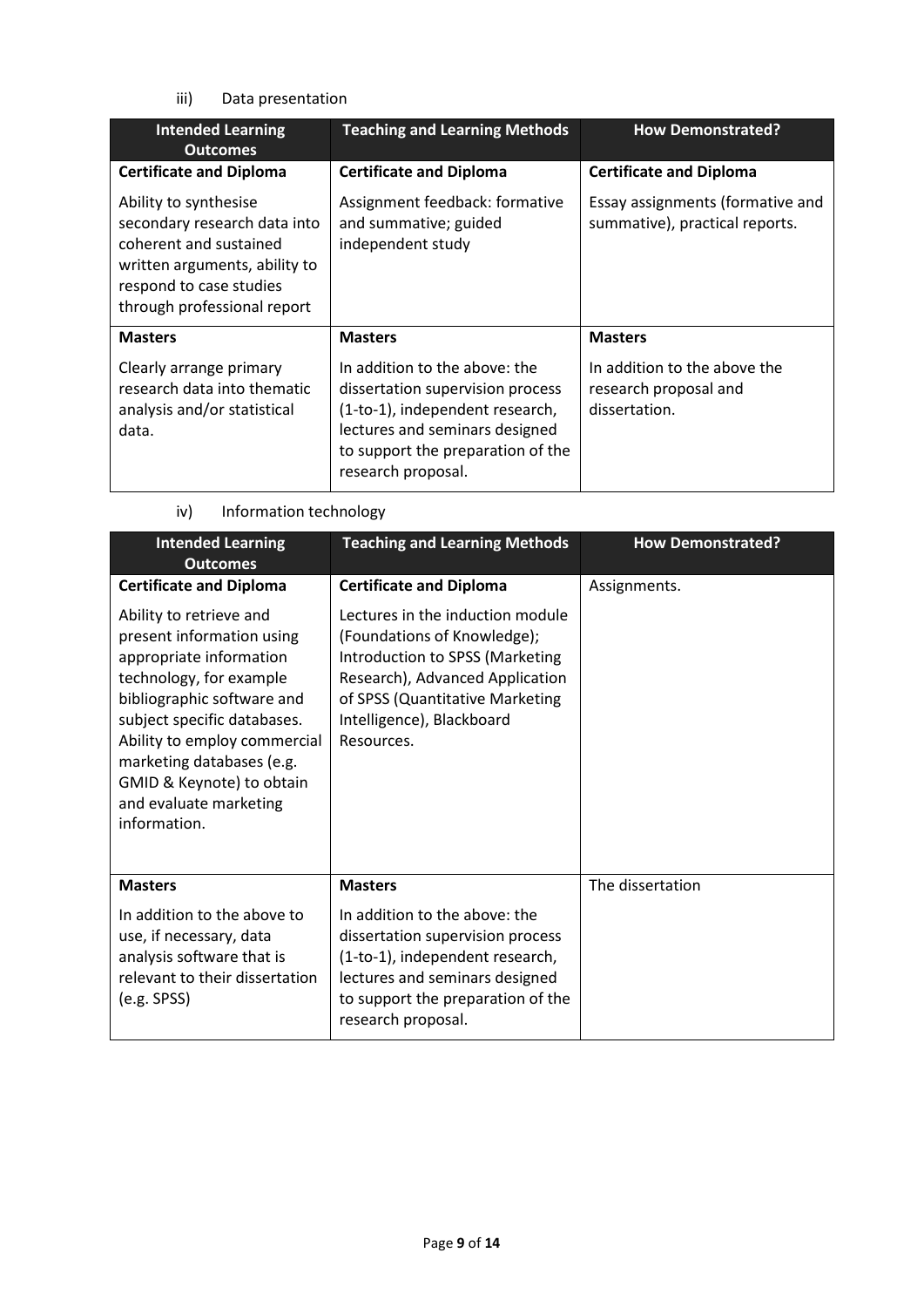v) Problem solving

| <b>Intended Learning</b><br><b>Outcomes</b>                                                                                                                                                                                                                                                                                                                                                            | <b>Teaching and Learning Methods</b>                                                                                                            | <b>How Demonstrated?</b>                                                                                           |
|--------------------------------------------------------------------------------------------------------------------------------------------------------------------------------------------------------------------------------------------------------------------------------------------------------------------------------------------------------------------------------------------------------|-------------------------------------------------------------------------------------------------------------------------------------------------|--------------------------------------------------------------------------------------------------------------------|
| Certificate, Diploma and<br><b>Masters</b><br>Ability to identify,<br>investigate, analyse,<br>formulate and advocate<br>solutions to problems. Ability<br>to identify problems and<br>opportunities faced by<br>organisations using case<br>studies. Analysis should lead<br>to the proposal of<br>sustainable actions that help<br>resolve problems and to<br>capitalise on latent<br>opportunities. | Research methods classes and<br>independent research,<br>particularly that supported by<br>dissertation supervision.<br>Marketing case studies. | Practical report, Essay<br>assignments, independent<br>research, particularly that leading<br>to the dissertation. |

vi) Working relationships

| <b>Intended Learning</b><br><b>Outcomes</b>                                                                                   | <b>Teaching and Learning Methods</b>                                                                                                                                                                                                         |                                                                                                                         |  |
|-------------------------------------------------------------------------------------------------------------------------------|----------------------------------------------------------------------------------------------------------------------------------------------------------------------------------------------------------------------------------------------|-------------------------------------------------------------------------------------------------------------------------|--|
| <b>Certificate and Diploma</b>                                                                                                | <b>Certificate and Diploma</b>                                                                                                                                                                                                               | <b>Certificate and Diploma</b>                                                                                          |  |
| Ability to work<br>collaboratively as part of a<br>team; ability to contribute<br>and comment on ideas in<br>learning groups. | Participation in seminar activities<br>such as moderating and<br>participating in a focus groups;<br>group problem solving through<br>marketing case studies as well as<br>preparation of short<br>presentations.                            | Formative assessment based on<br>informal qualitative feedback on<br>content and performance from<br>teacher and peers. |  |
| <b>Masters</b>                                                                                                                | <b>Masters</b>                                                                                                                                                                                                                               | <b>Masters</b>                                                                                                          |  |
| Knowing how and when to<br>draw on the knowledge and<br>expertise of others.                                                  | In addition to the above: the<br>establishment of a working<br>relationship with the supervisor<br>of the dissertation (or the<br>resolution of any problems<br>through consultation with the<br>Module Leader and the<br>Programme Leader). | In addition to the above, the<br>dissertation.                                                                          |  |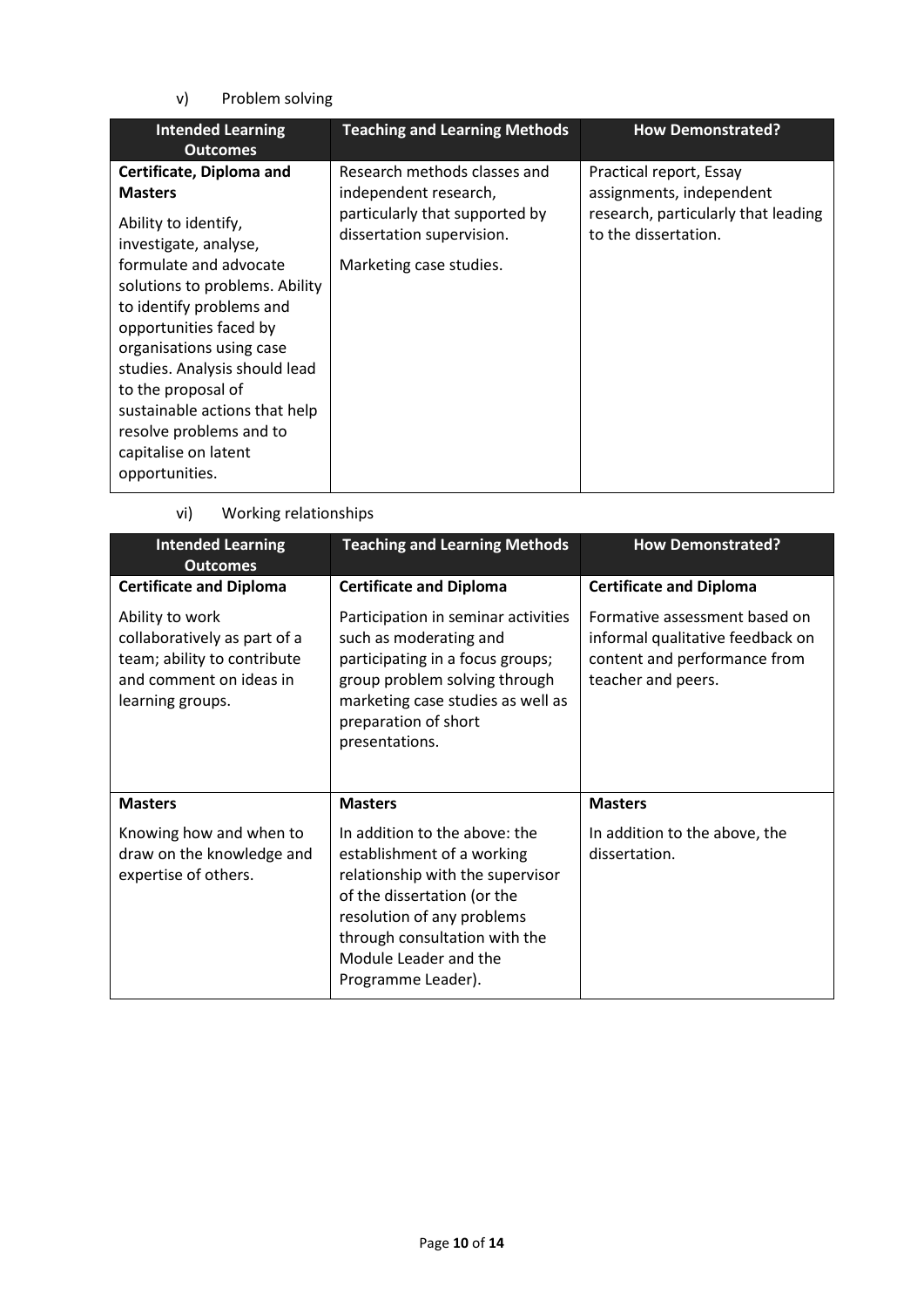vii) Managing learning

| <b>Intended Learning</b><br><b>Outcomes</b>                                                                                                                                                                                                                           | <b>Teaching and Learning Methods</b>                                                                                                                                                                      | <b>How Demonstrated?</b>               |
|-----------------------------------------------------------------------------------------------------------------------------------------------------------------------------------------------------------------------------------------------------------------------|-----------------------------------------------------------------------------------------------------------------------------------------------------------------------------------------------------------|----------------------------------------|
| <b>Certificate and Diploma</b>                                                                                                                                                                                                                                        | <b>Certificate and Diploma</b>                                                                                                                                                                            | <b>Certificate and Diploma</b>         |
| Management of an extensive<br>literature and familiarisation<br>with subject-relevant<br>debates and concepts. To<br>manage guided independent<br>study to ensure the<br>completion of assessment<br>tasks and successfully<br>manage the related study<br>work-load. | Lectures in Marketing<br>Management and practice (based<br>on Foundations of Knowledge);<br>seminars; guided independent<br>study, self-reflection on<br>assignment feedback; formative<br>and summative. | Assignments and coursework;            |
| <b>Masters</b>                                                                                                                                                                                                                                                        | <b>Masters</b>                                                                                                                                                                                            | <b>Masters</b>                         |
| In addition to the above:<br>Identify a credible research<br>project; construct a feasible<br>research timetable; carry out<br>independent research.                                                                                                                  | In addition to the above: the<br>dissertation supervision process<br>$(1-to-1).$                                                                                                                          | Research proposal and<br>dissertation. |

#### viii) Career management

| <b>Intended Learning</b>                                                                                                                                                   | <b>Teaching and Learning Methods</b>                                                                                                                                                         | <b>How Demonstrated?</b>       |
|----------------------------------------------------------------------------------------------------------------------------------------------------------------------------|----------------------------------------------------------------------------------------------------------------------------------------------------------------------------------------------|--------------------------------|
| <b>Outcomes</b>                                                                                                                                                            |                                                                                                                                                                                              |                                |
| <b>Certificate and Diploma</b>                                                                                                                                             | <b>Certificate and Diploma</b>                                                                                                                                                               | <b>Certificate and Diploma</b> |
| Ability to take charge of<br>progress and development;<br>to reflect on strengths and<br>limitations, interests,<br>motivation and skills;<br>recognition of achievements. | Personal Tutor system; self-<br>reflection on assignment<br>feedback; guest lecture/s from<br>alumni and marketing<br>professionals, Continuing<br>Professional Development<br>opportunities | Personal Development Planning  |
| <b>Masters</b>                                                                                                                                                             | <b>Masters</b>                                                                                                                                                                               | <b>Masters</b>                 |
| In addition to the above: if<br>appropriate, to research an<br>area which may be relevant<br>to the student's career<br>preferences                                        | In addition to the above; the<br>dissertation supervision process                                                                                                                            | Dissertation                   |

#### **10. Special features**

# **11. Indicators of programme quality**

The quality of all ULSB programmes is the responsibility of the School's Learning and Teaching Committee. The School use a variety of indicators to maintain oversight of programme quality including: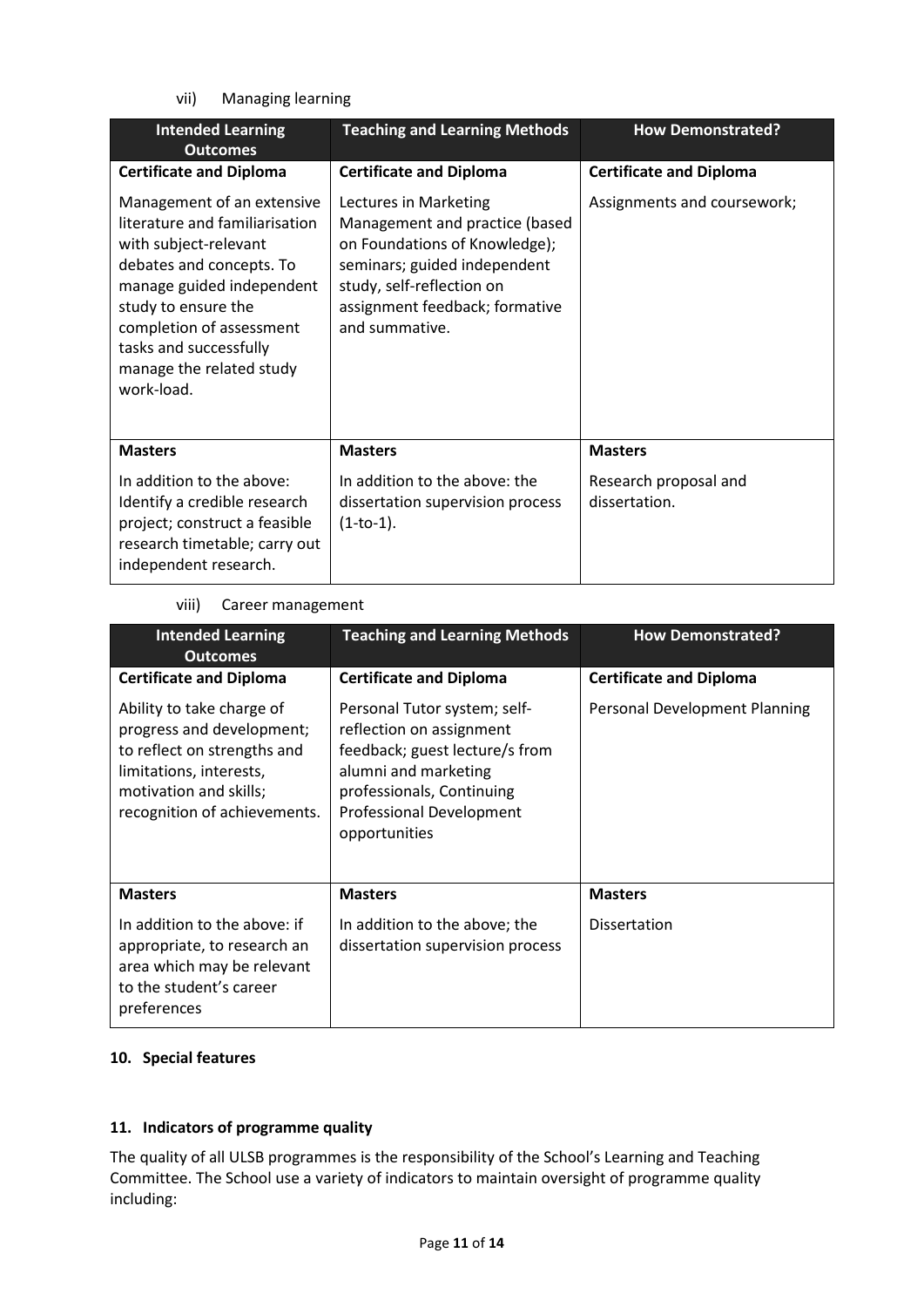- External Examiner Reports
- Internally Administered Student Satisfaction Feedback
- Student Attainment Data
- Peer Enhancement of Learning and Teaching Process and Reporting
- Panel of Examiners

All programmes are reviewed formally through the University administered processes of:

- Periodic Development Review
- Programme Level Annual Development Review
- Curriculum Planning

# **12. Criteria for award and classification**

This programme follows the standard scheme of taught postgraduate award and classification set out i[n Senate Regulations](http://www.le.ac.uk/senate-regulations) – see the version of *Senate Regulation 6 governing taught postgraduate programmes of study* relevant to year of entry.

# **13. Progression points**

As defined i[n Senate Regulations](http://www.le.ac.uk/senate-regulation6) - refer to the version of *Senate Regulation 6 governing taught postgraduate programmes of study* relevant to year of entry.

In cases where a student has failed to meet a requirement to progress he or she will be required to withdraw from the course and a recommendation will be made to the Board of Examiners for an intermediate/exit award where appropriate.

# **14. Rules relating to re-sits or re-submissions**

As defined i[n Senate Regulations](http://www.le.ac.uk/senate-regulation6) - refer to the version of *Senate Regulation 6 governing taught postgraduate programmes of study* relevant to year of entry.

# **15. External Examiners reports**

The details of the External Examiner(s) for this programme and the most recent External Examiners' reports for this programme can be found at **exampapers@Leicester** [log-in required]

# **16. Additional features** (e.g. timetable for admissions)

n/a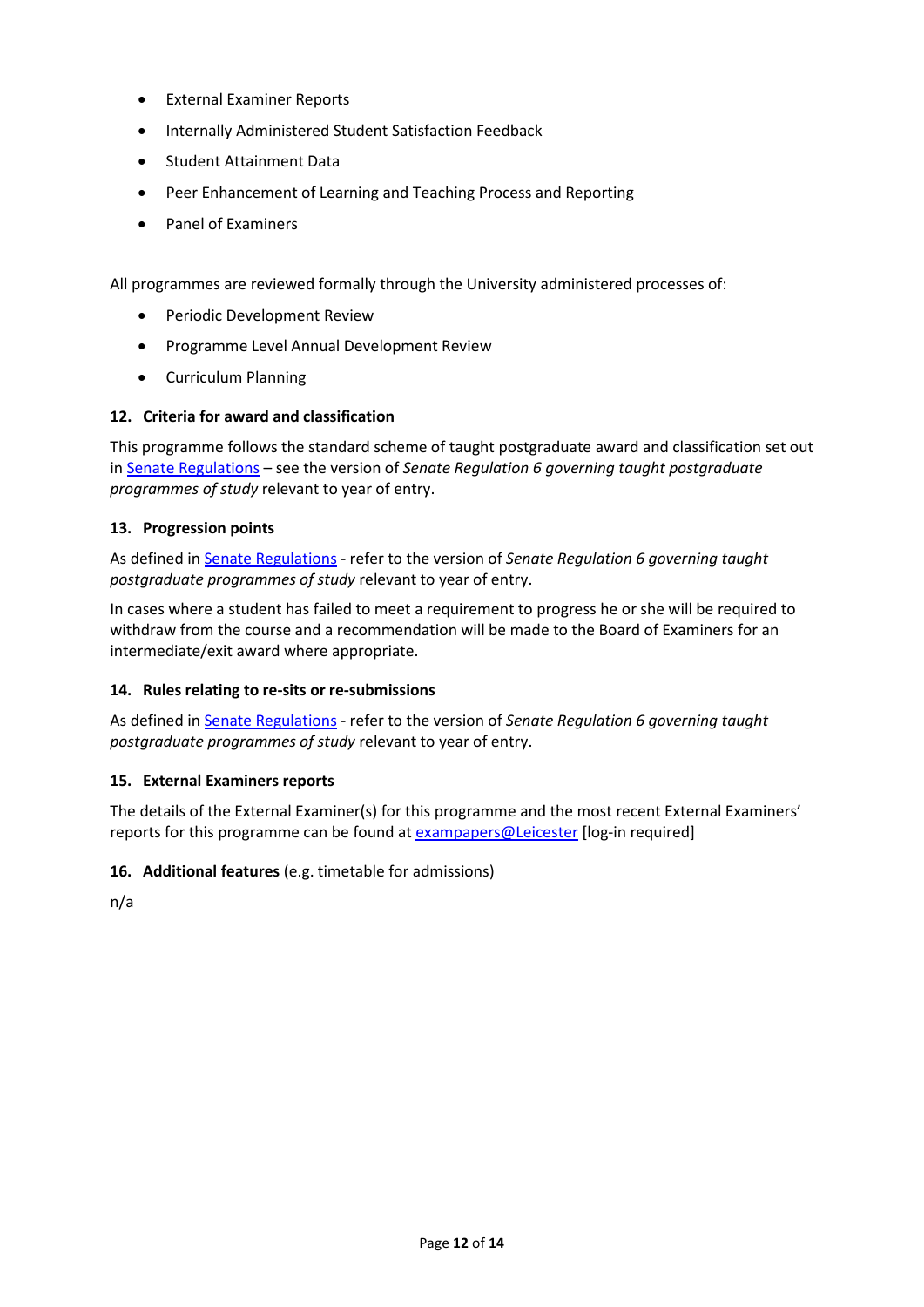

# **Programme Specification (Postgraduate) FOR ENTRY YEAR: 2022/23**

**Date created:** 16/11/2020 **Last amended:** 17/02/2021 **Version no.** 1

# **Appendix 1: Programme structure (programme regulations)**

#### **Updates to the programme**

| <b>Academic year affected</b> | <b>Module Code(s)</b> | Update                                                                                    |
|-------------------------------|-----------------------|-------------------------------------------------------------------------------------------|
| 2022/23                       | MN7010                | Name change to: Marketing Management and Practice (previously Principles of<br>Marketing) |
|                               |                       |                                                                                           |
|                               |                       |                                                                                           |
|                               |                       |                                                                                           |

The University regularly reviews its programmes and modules to ensure that they reflect the current status of the discipline and offer the best learning experience to students. On occasion, it may be necessary to alter particular aspects of a course or module.

# MSc in International Marketing

### **Credit breakdown**

| <b>Status</b>        | <b>Year long</b> | Semester 1 | Semester 2 | <b>Other delivery</b><br>period |
|----------------------|------------------|------------|------------|---------------------------------|
| Core taught          | n/a              | 60 credits | 60 credits | n/a                             |
| Optional             | n/a              | n/a        | n/a        | n/a                             |
| Dissertation/project | n/a              | n/a        | n/a        | 60 credits                      |

180 credits in total